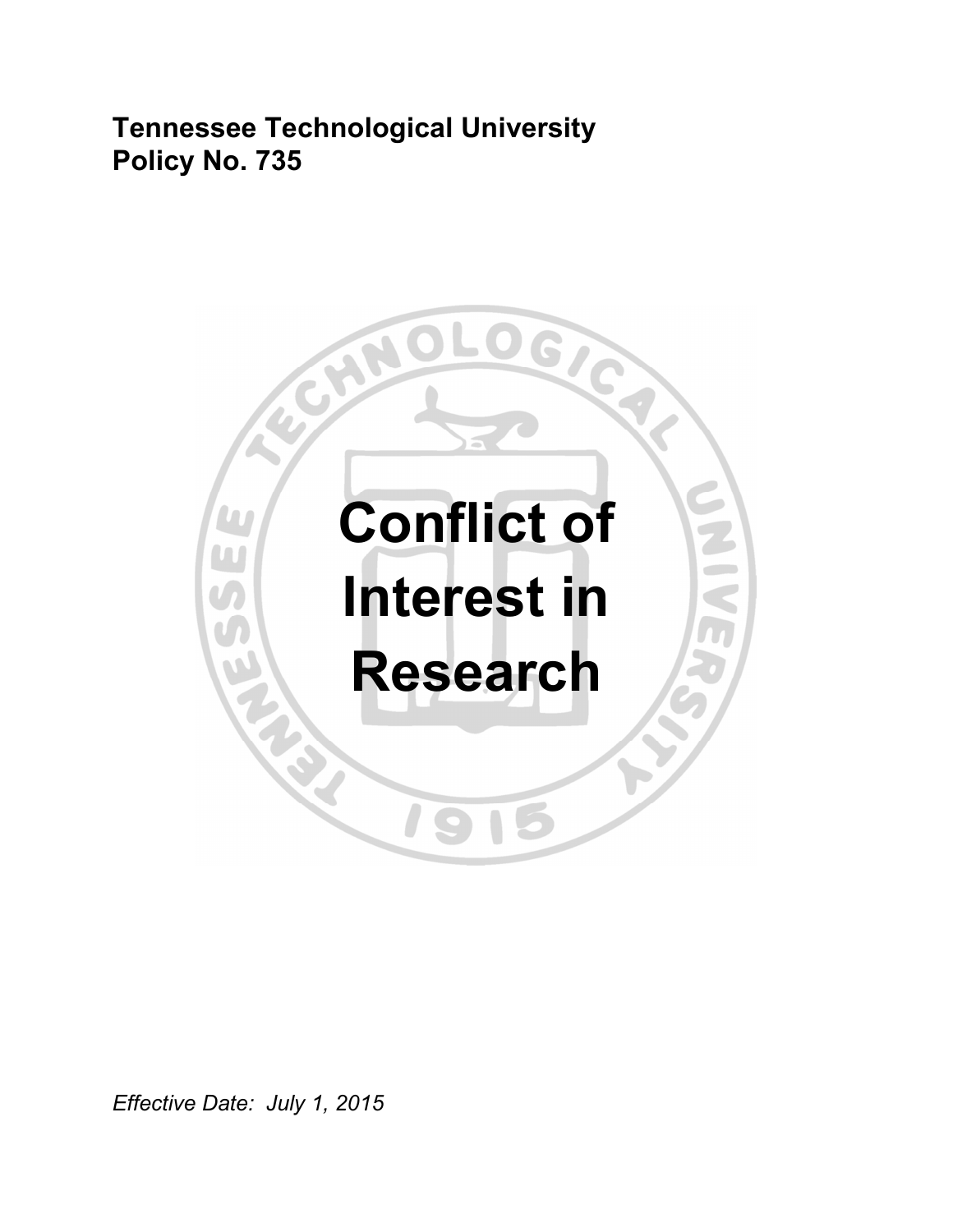**Policy No.:** 735 **Policy Name:** Conflict of Interest in Research Policy Subject: Conflict of Interest in Research **Date Revised:** July 1, 2015

### **I. Purpose**

The purpose of this policy is to promote objectivity in research by establishing standards that provide a reasonable expectation that the design, conduct and reporting of research, including those supported by grants, cooperative agreements, and contracts, will be free from bias resulting from Investigator Financial Conflicts of Interest. In particular, the Public Health Service (PHS) has promulgated regulations on "Promoting Objectivity in Research." This Policy is premised on the Public Health Service (PHS) regulations and the TBR Policy on Conflict of Interest regarding research.

#### **II. Review**

This policy will be reviewed every three years or whenever circumstances require review, whichever is earlier, by the Associate Vice President for Research or his designee with recommendations for revision presented to the Vice President for Research and Economic Development.

#### **III. Policy**

- **A.** Tennessee Tech hereby adopts TBR Policy 1:02:03:10 on Conflict of Interest regarding research, including but not limited to pertinent definitions found in TBR Policy 1:02:03:10, as may be amended from time to time.
- **B.** Researchers must familiarize and comply with applicable policies and guidelines, including but not limited to:
- **1.** Tennessee Tech Policy 132 (Conflict of Interest)
- **2.** TTU Conflict of Interest Possibly Resulting From Outside Employment Policy (found **[here](https://www.tntech.edu/files/adminpandp/Human_Resource_Services/Human_Resources_Policies__Procedures_Rev_F_12_02_11.pdf)**)
- **3.** TTU Purchasing Policy and Procedures (found **[here](https://www.tntech.edu/planning-and-finance/purchasing/procurementmanual)**)
- **4.** Tennessee Tech Policy 732 (Intellectual Property)
- **5.** Tennessee Tech Policy 131 (Preventing and Reporting Fraud, Waste or Abuse)
- **6.** TBR Policy 1:02:03:10 (Conflict of Interest Policy)
- **7.** TBR Policy 4:02:10:00 (Conflict of Interest policy on Procurement and Contracting)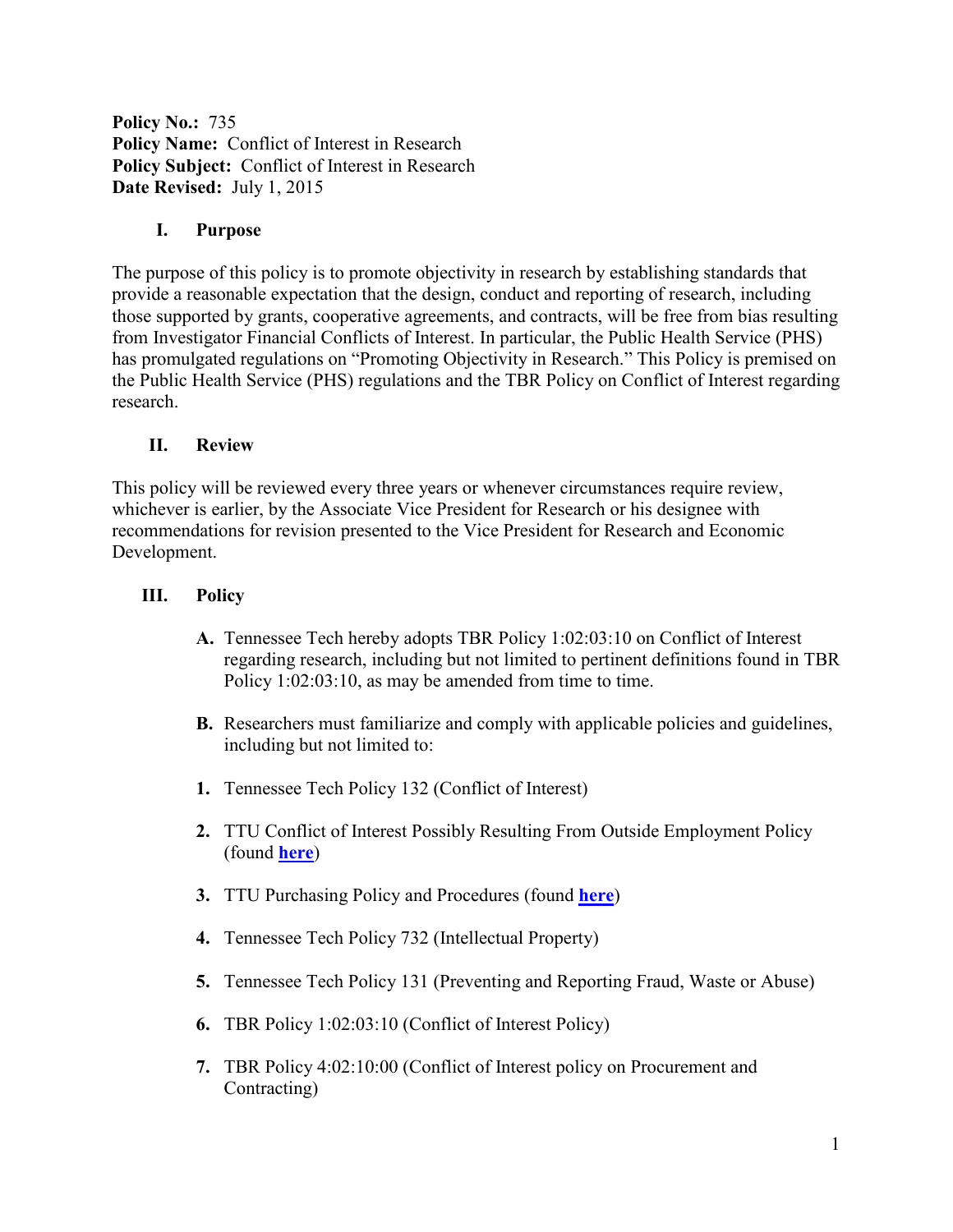- **8.** TBR Policy 5:01:05:00 (Outside Employment policy).
- **9.** Tennessee statutes pertinent to conflict of interest, as may be amended from time to time.
- **10.** Federal requirements in selecting sub-recipients and awarding procurement contracts (2 CFR 200.112)
- **C.** All researchers must comply with federal policies and regulations regarding conflict of interest in research, including but not limited to federal regulations 42 CFR 50.601 et seq. and 45 CFR 94.1 et seq., as may be amended from time to time.
- **D.** Before applying for grants and contracts, all researchers must take and pass the Responsible Conduct of Research on-line training program (found **[here](http://ori.hhs.gov/education/products/montana_round1/research_ethics.html)**), and follow Tennessee Tech Policy 750 (Responsible Conduct of Research).
- **E.** Each investigator must make a disclosure of a potential or a real conflict of interest at the time of proposal submission by answering the questions contained on the Proposal Endorsement Form (PEF). Signatures on a completed PEF (found **[here](https://www.tntech.edu/assets/userfiles/resourcefiles/12344/1427814018_PEF2015_3_31_2015.pdf)**) identifying no conflict of interest with the external organization shall suffice for negative disclosure.
- **F.** Positive disclosures must be indicated on the PEF (found **[here](https://www.tntech.edu/assets/userfiles/resourcefiles/12344/1427814018_PEF2015_3_31_2015.pdf)**) and detailed by the respective investigator(s) in a separate statement that must be forwarded to the Office of Research at the time of submission of the proposal for funding consideration.
- **G.** If there is a change in the conflict of interest status of the investigator(s) prior to the time of award or after a contract is issued, the investigator(s) must report change(s) to the Office of Research in writing.
- **H.** Failure to comply with this or any other policy related to conflict of interest may result in sanctions up to and including termination.

## **IV. Interpretation**

The Vice President for Research and Economic Development and or his/her designee has the final authority to interpret the terms of this policy.

## **V. Citation of Authority for Policy**

Tennessee Tech Policy XXX (Conflict of Interest); TBR Policy 1:02:03:10; TBR Policy 4:02:10:00; TBR Policy 5:01:05:00; TBR Policy 5:01:06:00; Tennessee Statutes pertinent to Conflict of Interest; 42 CFR 50.601 et seq.; 45 CFR 94.1 et seq.; 2 CFR 200.112